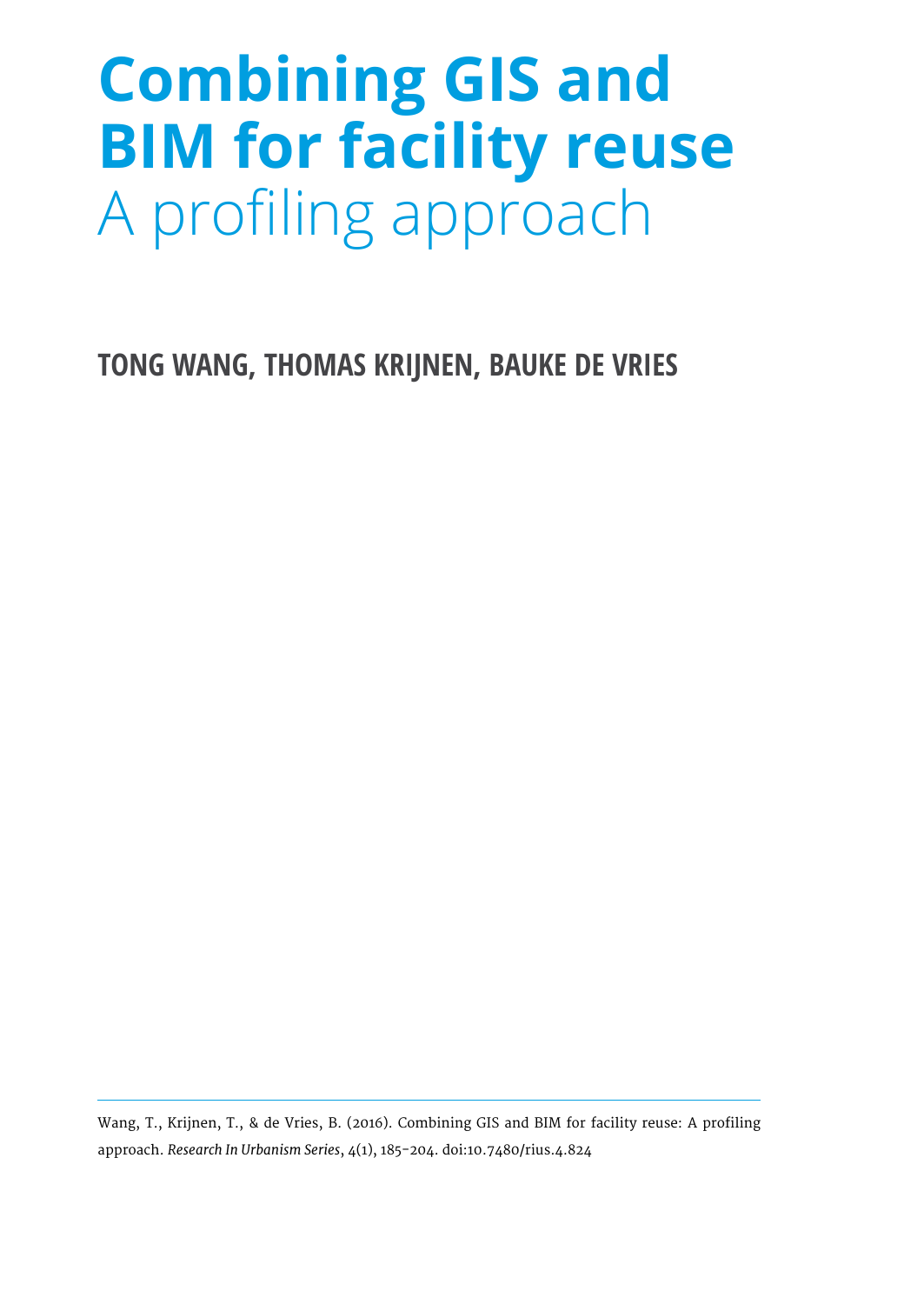# Abstract

Lingering vacant facilities deteriorate the condition of an urban environment, and, as a consequence, actuate neighboring companies to leave the area as well. In addition, new development efforts keep depleting scarce land resources. In this paper, a framework is presented to match existing vacant facilities to the requirements of potential customers or owners to promote sustainable redevelopment and reuse. Important attributes for facility reuse are identified from literature. To automatically extract these attributes from models and their surroundings, Geospatial information and Building Information Models (BIM) are combined. In the proposed framework, a profile is created for each existing vacant facility by combining BIM and GIS attributes. As a result, these profiles can be matched to the desired BIM model, which the aspiring users have provided, based on a weighted distance calculation. The framework presents the most suitable vacant facilities to the users in order to promote facility reuse. These facility reuse alternatives are evaluated based on a single monetary metric that represents the effort required to partially or fully accommodate the requirements of the aspiring users, which is reflected in the weighted distance between profiles from existing vacant facilities and the facility desired by the end-user. This framework identifies suitable areas for redevelopment after which a process is started that forms an iterative and comprehensive evaluation dialog between demand and supply parties, on multiple scale levels, including various design alternatives to adapt the existing facility to the desires of the consumer and revitalize the surroundings according to Geodesign principles. A proof-of-concept of the framework is presented together with the conceptual system structure. Evaluation of the attributes and the technical implementation of their extraction from BIM and GIS data show the technical feasibility of the approach.

#### **KEYWORDS**

Facility reuse; Geodesign; GIS & BIM integration; BIM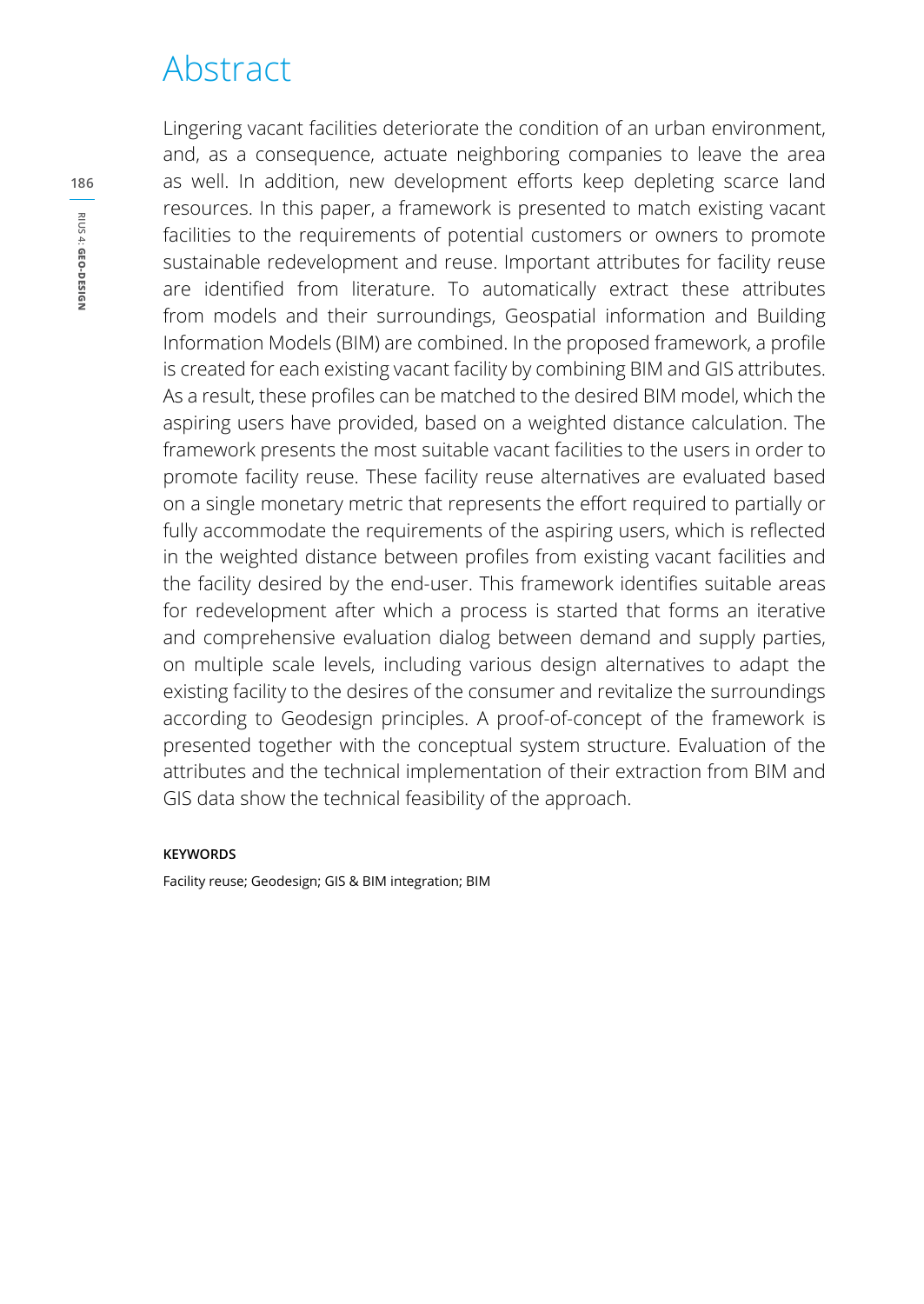#### **1. INTRODUCTION**

#### **1.1 Problem statement**

Unlike regular urban development planning, industrial area development is mainly led and directed on the level of individual municipalities in the Netherlands, with the lack of participation of private real estate investors. The unrealism in new industrial area demand estimation, financial profitability of developing new industrial areas and mutual competition among municipalities all lead to the redundantly large supply of very cheap industrial area land plots (Blokhuis, 2010). As a result, a large amount of existing industrial areas are obsolete, with many abandoned facilities. According to the Dutch national industrial area database IBIS, 1052 industrial areas contain signs of obsolescence, equalling 32,230 gross hectares on January 1st, 2013 (Ministerie van Infrastructuur en Milieu (Ministry of Infrastructure and Environment), 2013). On the contrary, the Netherlands is well-known as a densely populated country, where land resources are scarce. Therefore, industrial area redevelopment and facility reuse are essential, as it can promote regional economies while using resources more efficiently.

In the industrial sector, land and facility reuse is not widespread. A lack of knowledge exists on vacant facilities and their potential for meeting the requirements of aspiring future users. Hence, new facilities are built while instead existing ones could have been reused. Reusing existing facilities is a more sustainable way for reducing the amount of disused, neglected and abandoned facilities and construction efforts.

For a sustainable future, facility reuse needs to be put on the agenda. It can serve as a main driver for land use redevelopment and suitable reuse strategies can democratize the planning process, which would allow private parties to participate and state their interest in a certain facility and its surroundings. Besides these advantages, the facility locations in many cases are historical sites, which are located centrally in large cities. Due to the spatial development of a given area, these buildings can often be heritage-listed and carry the character of a specific time period. This can be attractive to certain types of customers as it provides a sense of identity. From a financial point of view, it is claimed that reusing existing facilities saves 10%-12% investment over building new ones (Shipley, Utz, & Parsons, 2006).

Despite of the aforementioned points, land use planners tend to focus on a larger scale with a top-down perspective when dealing with industrial area redevelopment. On such a scale, details about individual facilities easily get lost, as information about this is not easily accessible.

Recently, more and more detailed building information models get available, due to technological advances as well as legislation required to get building permits. Incentives are thriving in countries like Singapore (Das, Leng,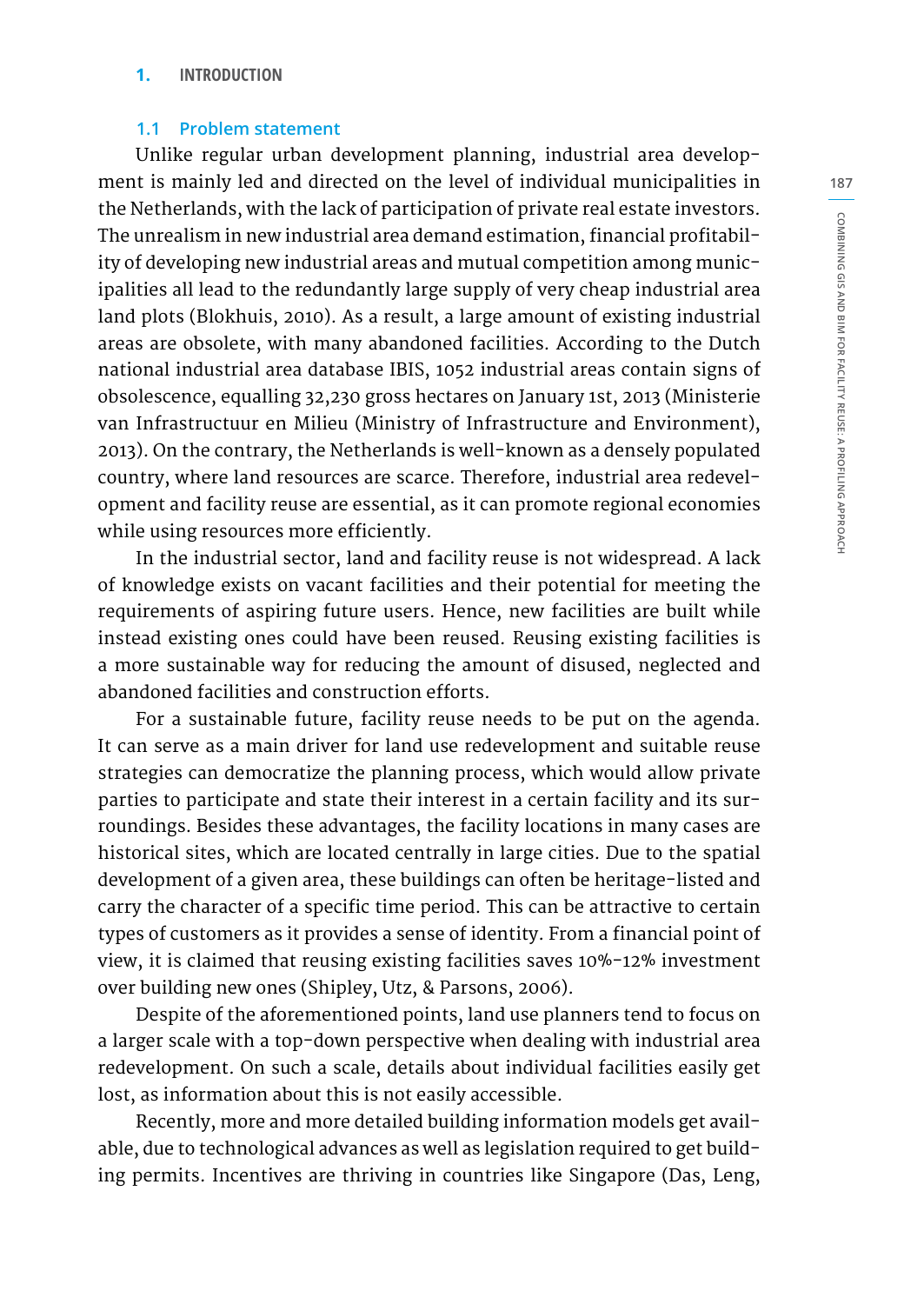Lee, & Kiat, 2011) and South Korea (Zeiss, 2014). The availability of these models for detailed information about existing facilities enables new methods to stimulate facility reuse.

Research has been conducted on the usage of Geographic Information System (GIS), Building Information Modelling (BIM) and their integration mainly in the domain of Facility Management (FM). Rich and Davis (2010) provide a detailed overview of the application of GIS for facility management and the integration with other applications, including BIM. They conclude that in the field of facility management, combining GIS and BIM is helpful to ensure requirements are met and data that are needed at various stages of FM are captured. In addition, GIS analysis can help to find a suitable location for a new facility (Abudeif, Abdel Moneim, & Farrag, 2015; Panichelli & Gnansounou, 2008; Rikalovic, Cosic, & Lazarevic, 2014; Zhang, Johnson, & Sutherland, 2011). However, the implementation level of BIM within existing buildings is limited (Volk, Stengel, & Schultmann, 2014) which can be attributed to the fact that only recently BIM technology has become more popular. Notable exceptions include attempts to integrate BIM and GIS for emergency response and lifecycle management of a facility and its surroundings (Mignard & Nicolle, 2014; Shen, Hao, & Xue, 2012). However, research on BIM or GIS or their integration is limited within the scope of facility reuse. In this domain, the integration of GIS and BIM is of importance to connect geospatial information to detailed building level information to make informed decisions about the reuse suitability and possibility of existing vacant facilities.

#### **1.2 Scopes and assumptions**

For facility reuse, the emphasis not only lies on the physical facilities themselves but also on the surroundings. In this article it is assumed that successful selection of a facility for reuse is more likely when geospatial information and building information are both considered. In this way, an entire overview of how one facility functions in its social, geographic and demographic context can be constructed out of regional characteristics, building and encompassing plot attributes. In the scope of this article, a facility is considered to be a commercial or institutional building and its surrounding plot of land. And in one region, there are enough vacant facilities for reuse.

In this research, four general types of reuse are identified for an existing vacant facility, namely: occupying the existing facility only partially, occupying it entirely, using the encompassing plot for additional developments and, lastly, rebuilding another facility after demolishing the original (Figure 1). The natural resources that have been put into the building itself, makes the building the primary objective for reuse. Hence, the redevelopment process as outlined in this framework strives to accommodate facility reuse in the second category: completely occupying an existing facility. One could ar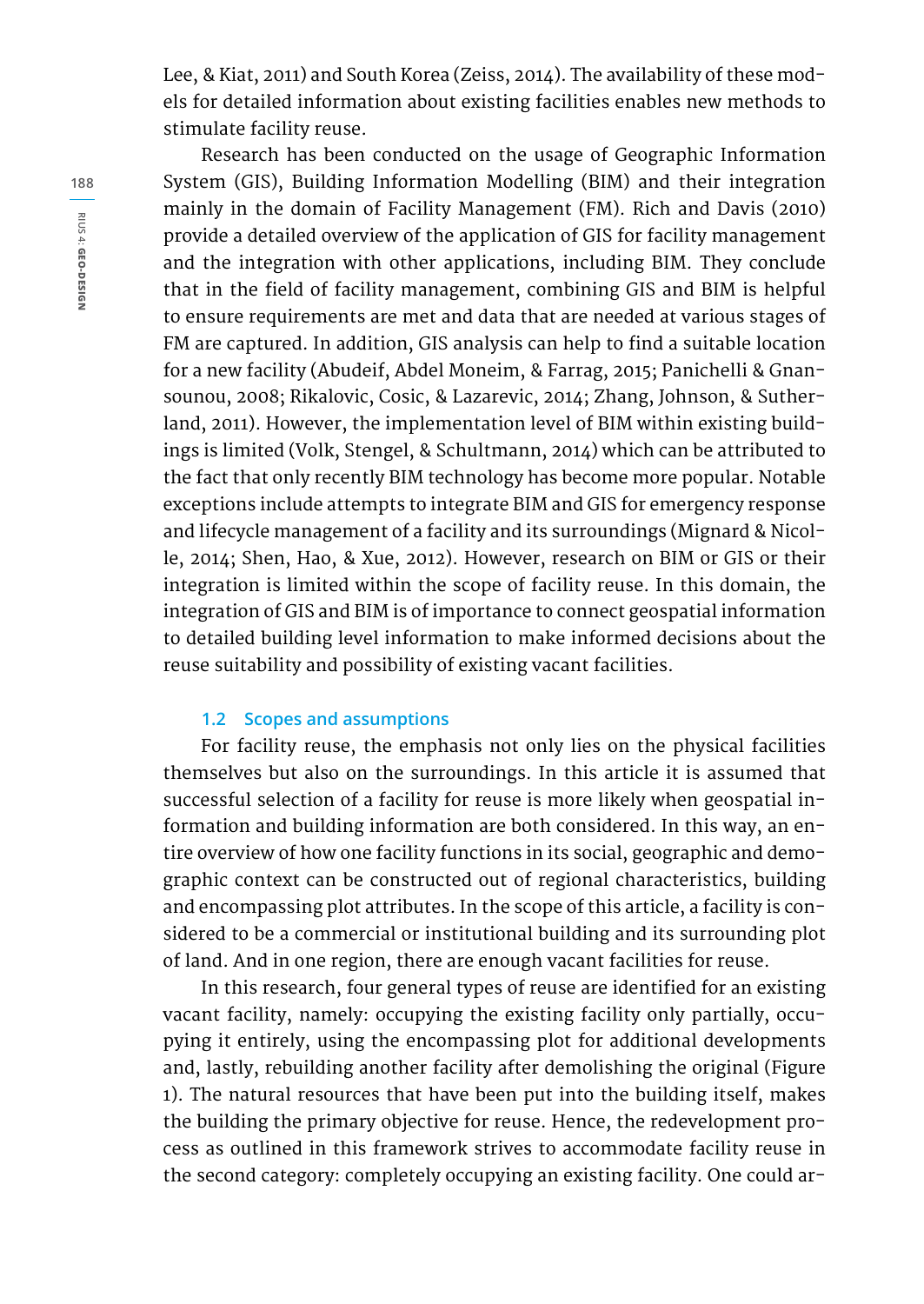gue that searching for other existing facilities that match the demand of the aspiring owner more closely can fulfill the objectives behind the other three types of reuse.



**Figure 1.** Four types of facility reuse.

#### **1.3 Geodesign for better facility reuse**

Facility reuse requires creative thinking and an integrated mindset of considering design alternatives for a building in conjunction with its surroundings. As such, it could benefit from principles outlined in the Geodesign methodology. Geodesign, as Flaxman has proposed and Ervin has amended, is a design and planning method which tightly couples the creation of design proposals with impact simulations, informed by geographic contexts, systems thinking and digital technology (Steinitz, 2012). It is the process of designing in a geospatial environment. Design assignments based on the Geodesign concept are performed globally (McElvaney, 2012). An example in an industrial context is the R2G project, which covers the transition of red fields into green fields, or change of abandoned and possibility contaminated areas into thriving public parks (McElvaney, 2012). In these cases, Geodesign processes and techniques helped to break down large and complex problems into components that could be analyzed. Furthermore, the Geodesign concept and techniques can be used to contribute to a more competitive and user-orientated decision process, which can attract investment and stimulate regional sustainable development.

In order to guide this process systematically, Steinitz has proposed a practical framework based on empirical research (Steinitz, 2012). This framework guides stakeholders by iteratively posing questions about the problem, the area, the process, the assessment results, and consequently creating more informed designs. Hence these guidelines are relevant in the context of facility reuse. After all, in order to understand the mechanisms behind its abandonment, the facility and its surroundings should be described along with the factors that drive changes on a geographical level. Furthermore, iterative thinking and the evaluation of design alternatives are of vital importance to successful reuse strategies.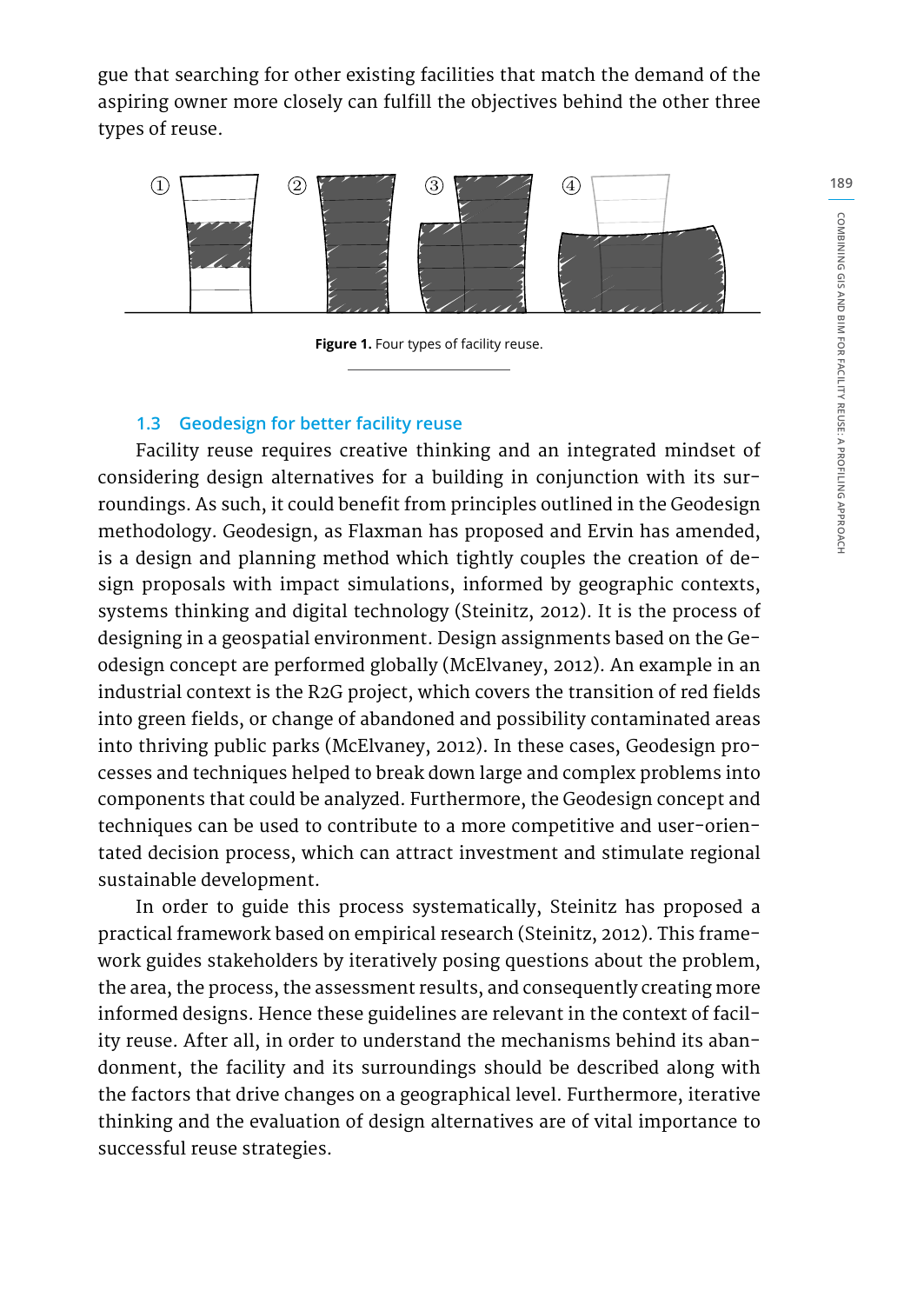However, Geodesign is still mainly discussed solely in a geospatial context. No specific attention has been given to incorporate building level information. For facility reuse the building level characteristics are essential to include in the design process. By combining GIS and BIM information, a better design can be obtained to satisfy stakeholder requirements.

In this way, Geodesign can be an instrumental tool for planners and facility owners, and can also gain a better understanding of the inner environment of the facility, its site and location within its broader spatial and social context.

In addition to the established Geodesign methodology, which starts with a specific project area in need of analysis and design, governments could adapt their Geodesign procedures by stimulating potential future users first to identify an area of suitable vacant facilities with the combination of GIS and BIM information. In this way, a collaborative design process, in which the most suitable project area or facility is not always known in advance, can be initiated, and the output of the framework proposed in this paper identifies areas to redevelop.

In addition, the framework proposes a singular monetary metric based evaluation method for different design proposal evaluations, which complies with the evaluation guideline of Geodesign process proposed by Steinitz (2012).

To conclude, the Geodesign framework and tools help to understand the facility and its surrounding, evaluate possible results for various design proposals and negotiate among stakeholders for a better final design. The proposed method provides a starting point for finding suitable facilities for further analysis and a simple evaluation paradigm for design proposals.

#### **1.4 Objectives**

As discussed in the problem statement, facility reuse is of great potential for sustainable development. In this chapter, a framework is proposed that enables public parties to accommodate facility reuse by private parties. It enables aspiring facility owners to match their criteria with characteristics of existing vacant facilities and discover those that are most suitable for redevelopment or reuse. A literature study has been conducted to find the most influential attributes for facility reuse and their data sources. In order to obtain such a system, data sources from both BIM and GIS are aggregated to provide stakeholders with a comprehensive overview of the facility and its geographical context. To aggregate different data sources, commonly used formats of GIS science and BIM are reviewed and possible integration methods are proposed. After data integration, a weighted distance calculation is applied, based on various attribute differences between the desired facility and existing vacant facilities. Aspiring owners can select a facility, based on a sin-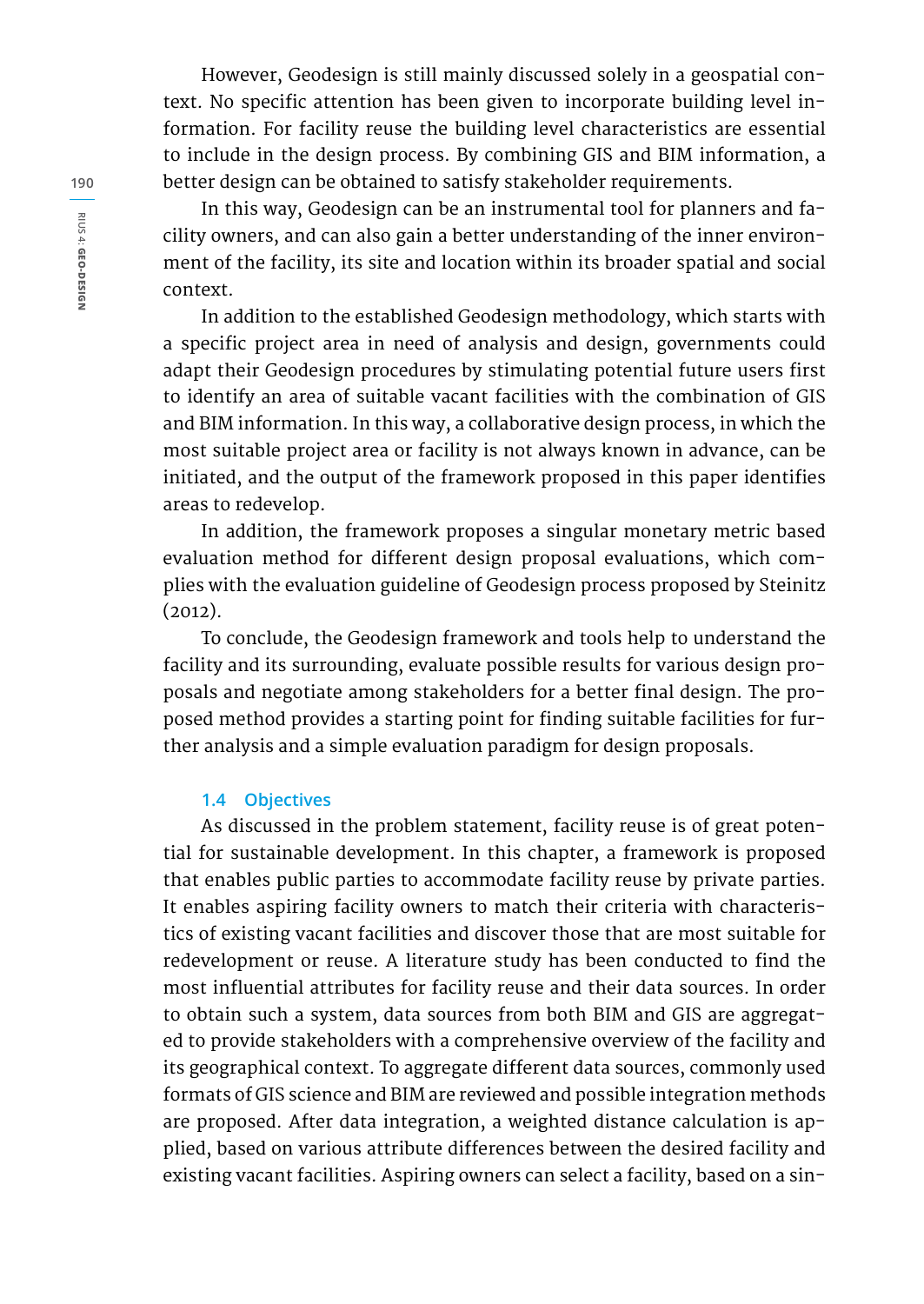**191** COMBINING GIS AND BIM FOR FACILITY REUSE: A PROFILING APPROACH **COMBINING GIS AND BIM FOR FACILITY REUSE: A PROFILING APPROACH**

gle monetary metric that is composed of the acquisition costs, and a monetary interpretation of the extent to which the existing facility might not meet all criteria set by the end-user. It is this single monetary metric that guides the evaluation of different facilities. Likewise, options for adapting the existing facility to meet all requirements can be evaluated iteratively. Guidelines from the Geodesign concept steer the conceptualization of the requirements. The effort is mainly directed at industrial facility reuse for promoting a regional sustainable redevelopment process to use resources more efficiently and provide economically more viable and desirable facilities to its users. Data sources and data integration are discussed. Several tools have been identified to extract attribute values from various heterogeneous data sources. However, an implementation and evaluation using real stakeholder data is beyond the scope of this paper.

In the following sections, a theoretical background for integrating GIS and BIM are presented and the framework and its proof-of-concept implementation are discussed. The technical implementation of the extractions shows the viability of the approach.

#### **2. THEORETICAL BACKGROUND**

## **2.1 GIS and BIM data formats**

The Industry Foundation Classes (IFC) file format is a commonly used standard in the domain of BIM. It is spearheaded by the buildingSMART consortium and has been ratified as an ISO standard. IFC describes a building model as an assembly of building products, in which the products are composed of geometrical representations, semantic information stored as key-value properties, and relational information about decomposition and topological adjacency. IFC is based on STEP and has an EXPRESS schema definition, which defines the entities along their attributes and relationships that constitute a valid IFC file. IFC files are stored as either ASCII or XML files and are therefore human readable. Besides the definition of the schema, buildingSMART also standardises on sets of properties, which are plain text, to be used to cover common-use cases.

Other formats for describing building models exist, for example gbXML , or proprietary file formats which are native to commercial BIM applications. The former is primarily intended for use within sustainability analysis and is therefore not considered for inclusion into the system. Proprietary file formats, for which automated tools to extract data are not available, are not considered either as they would hamper the development of the system.

Conversely, in the GIS domain, shapefiles are a commonly used option for describing vector features. Rather than led by an industry wide consortium, this de facto standard has organically grown out of an initially proprietary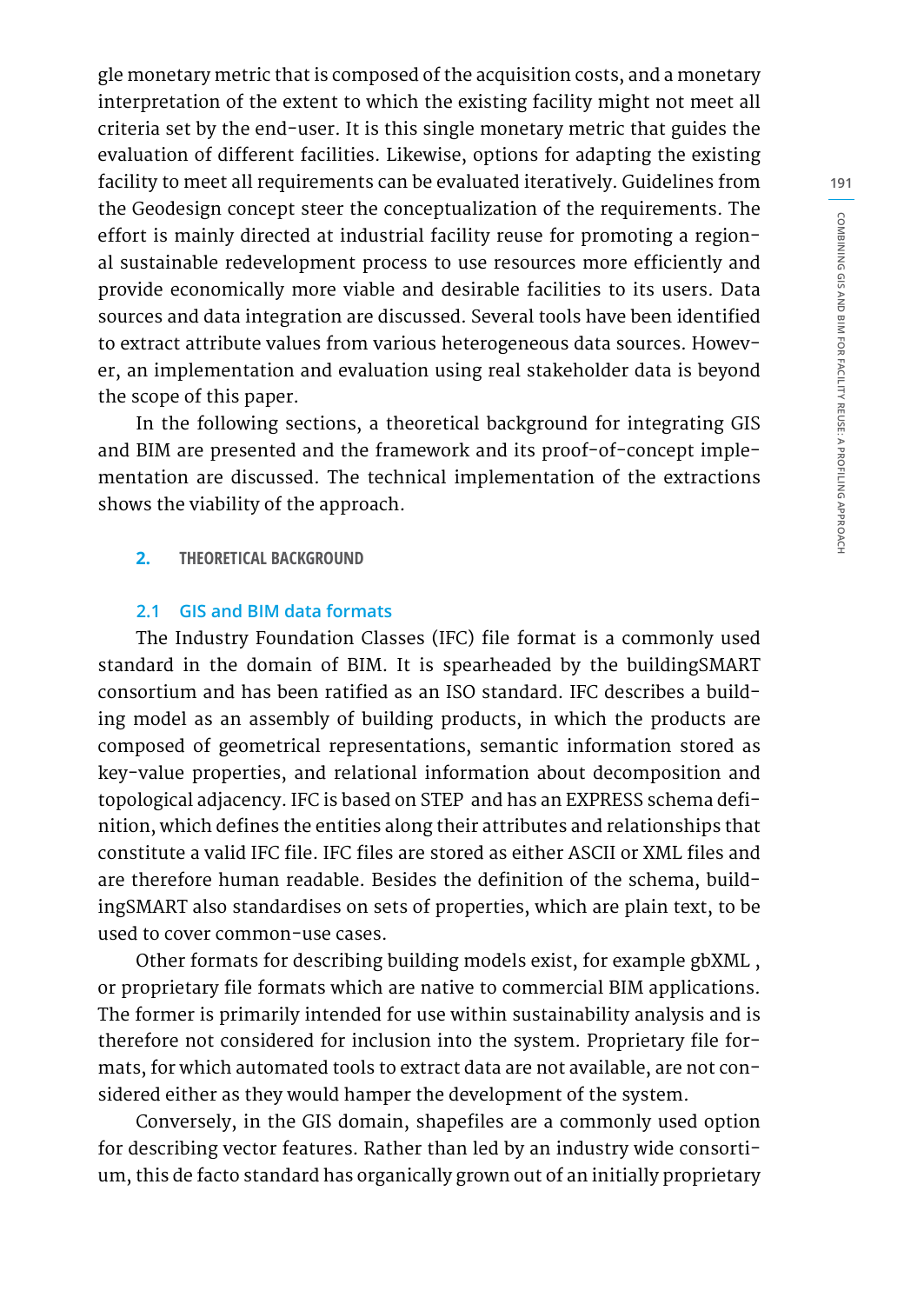format. Such a GIS database consists of a set of binary files. The geometrical information itself is separated over several files based on their types or layers. These geometrical entries define the location or perimeter of a feature in the world. Metadata records are stored in separate files that provide the semantics to these features. Overlap between, and ways to interlink, the different data carriers can be found on the building and site level, where GIS features describe the same building or site in a BIM model.

An IFC file has a default decomposition structure, which starts with a project and descends into a site, a building, individual building stories, down to individual building elements. Typically a building does not have a geometrical representation of its own, but is geometrically defined as the composition of its elements. In the GIS domain, the building footprint is represented as a polygonal boundary. Attributes can be applied to the polygonal boundary, such as the building height or the functional characteristics of the building it refers to. In IFC the site can have a geometrical representation, but there is no guarantee that it is aligned with any of the footprints in the GIS system or in the cadastral records. The IFC standard primarily intends the site to be used for documenting the construction site. As defined by the IFC standard, a site does have an optional definition of a single geographic reference point, specified by its latitude, longitude and elevation. This is a key factor for being able to link a building model to a feature in a GIS database, as string-based building identifiers are error prone and context specific.

In addition, hybrid formats intended for use on an intermediate scale exist. For example, the CityGML format , which is an XML based standard led by the OGC . It lacks the semantic, topological and parametric richness to convey constructed documentation as can be found in an IFC document, but is suitable for documenting urban environments in three dimensions. The use of CityGML is currently not considered for this prototype, as public datasets on an urban scale are not available within this project.

#### **2.2 Combining versus converting**

Despite the differences in how data are stored in the GIS and BIM domain, the attributes that are relevant for this prototype system implementation can be extracted into a uniform tabular structure of attributes. This method is different from other strategies found in the literature, for example on building an integrated system by converting one format into the other. The translation from IFC to CityGML is discussed in (Isikdag & Zlatanova, 2009; Nagel, Stadler, & Kolbe, 2007). On a building scale the expressiveness of IFC is richer than CityGML in most aspects; such a translation to a large extent boils down to converting the solid volume representation in IFC into merely the visible surfaces for use in CityGML and mapping the classes. Conversion the other way around is more difficult, due to richer semantics required to constitute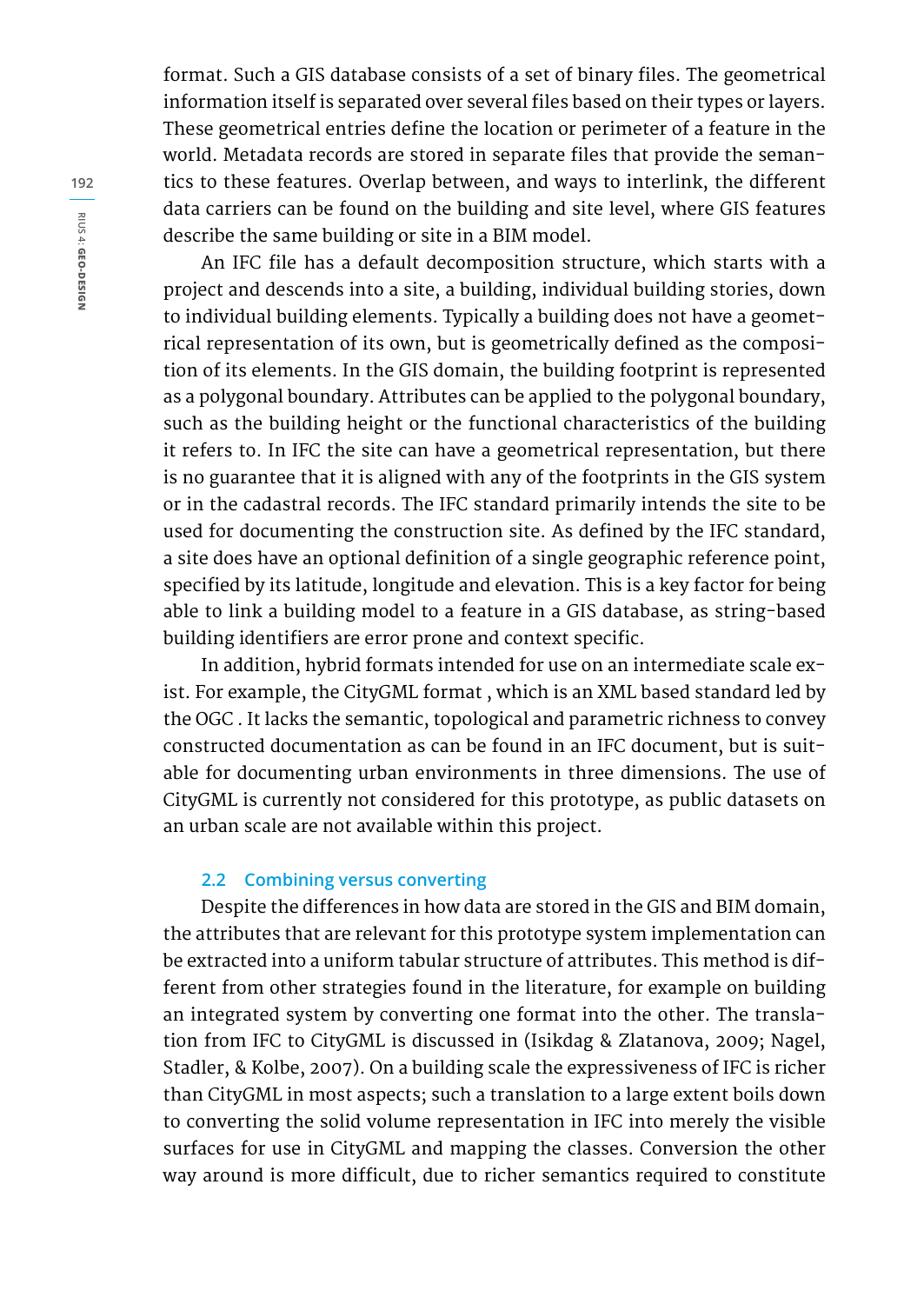a meaningful IFC, as has also been reported by (De Laat & Van Berlo, 2011; EI-Mekawy, Ostman, & Hijazi, 2012; Isikdag & Zlatanova, 2009) and due to lack of solid volumes. As such, in this paper, we combine GIS and BIM data sources for the purpose of facility reuse without the associated loss of information of converting data formats.

## **2.3 Guidelines for integration**

The presented approach is based on a combined feature extraction method and therefore does not rely on a shared common denominator between the BIM and GIS input formats. This results in a modular system in which interdependencies between logic for BIM and GIS processing can be eliminated and both domains can be queried up to their full potential without information loss.

On the other hand, the loose coupling, has urged to come up with guidelines and best practices for modelling seamless inter-linkage between the two input streams in order to reduce manual effort and errors in data curation.

The geospatial database is the starting point for implementing the framework. BIM models can incrementally be added into the system. In order to be able to associate the BIM model with the geospatial information, the building model needs to have a georeferenced point. In this way, the distinct domains can be integrated to enable the coupled feature extraction. This association takes place on two levels. Firstly, by means of the georeferenced point, distances to important geospatial features can be computed and land use and other relevant geospatial data can be incorporated. However, in order to link to the attributes related to the GIS feature, the BIM geospatial reference point needs to be contained within the polygon of this building in the GIS. Therefore, the link can be established by a point-in-polygon test. If geo-reference is not supplied in the IFC file, interlinking the two needs to be done manually in a graphical user interface.

In general the extracted information from the GIS and BIM domain may need to be curated upon ingesting the information into the system.

#### **3. IMPLEMENTATION**

#### **3.1 Framework**

The framework suggests existing vacant facilities to potential customers aspiring to acquire industrial facilities. Prospective owners are asked to provide detailed information, preferably a BIM model, about their ideal conception of a building. The framework then composes a vector of quantitative measures that describes aspects of the building and its relation to geospatial resources. Examples of these measures include properties like the floor area and ceiling height of the facility, derived from the document or BIM they pro-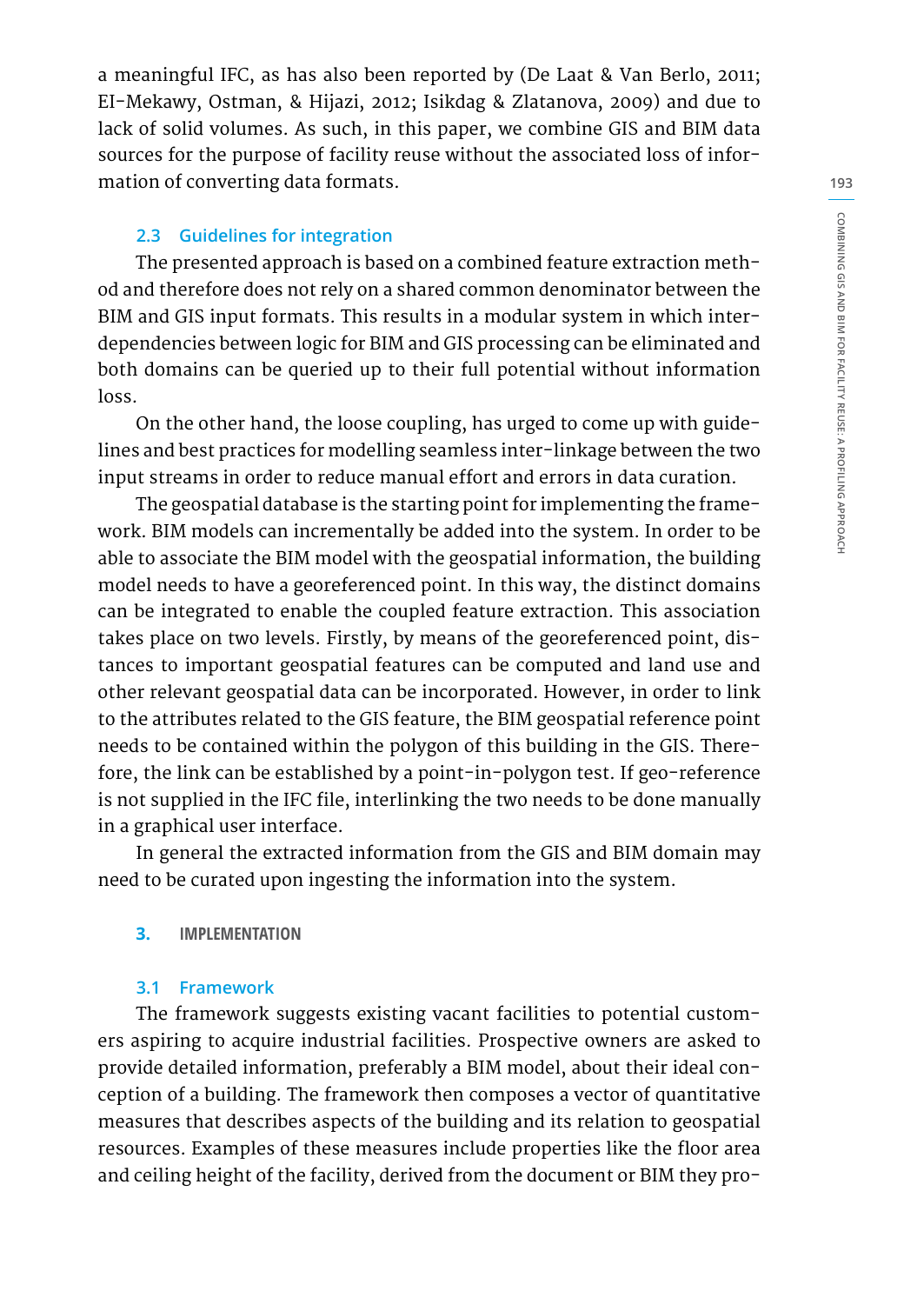vide. Furthermore, distance to, for example, public transport hubs and supply chain partners can be derived from GIS. Lastly, the outcomes of simulation or measurement can be included, for example the indoor lighting levels on working height expressed in lux.

Thus, within this framework, for abandoned or vacant facilities, a profile is extracted by combining data from BIM and GIS. These can be matched to the requirements supplied by the prospective owner. A set of the profiles, that resemble the demand vector, can be presented to the prospective users. This set consists of the profiles for which the weighted Euclidian distance to the demand profile vector is relatively small, based on predefined thresholds. As such, they represent vacant facilities that closely match the desired facility as sketched by the client. This framework enables a win-win situation in which, on the one hand, the requirements from the potential users are fulfilled and, on the other hand, existing vacant facilities are matched for redevelopment. The profiling approach presented connects supply and demand for a sustainable future.

#### **3.2 Attribute identification**

A list of prominent attributes for facility reuse is identified and presented in Appendix A. They are categorized into building-level attributes, building plot and geospatial characteristics and demographic properties. The identification of the attributes is based on a literature review (Bottom, McGreal, & Heaney, 1998; Geraedts & Van der Voordt, 2003; Glumac, 2012; Korteweg, 2002; Remøy, 2010; Stichting Real Estate Norm Nederland, 1992; Van der Voordt & Van Wegen, 2005).



**Figure 2.** An illustration of the openness of an architectural space, quantifiable by dividing the volume of spatial separation elements (such as walls, columns and beams) by the volume of the spaces itself, to be extracted from the BIM. The architectural openness can be seen as a measure for the flexibility of the facility.

Figure 2 illustrates one of these attributes for two distinct facilities. The objective is that all attributes are unambiguously quantifiable and extracted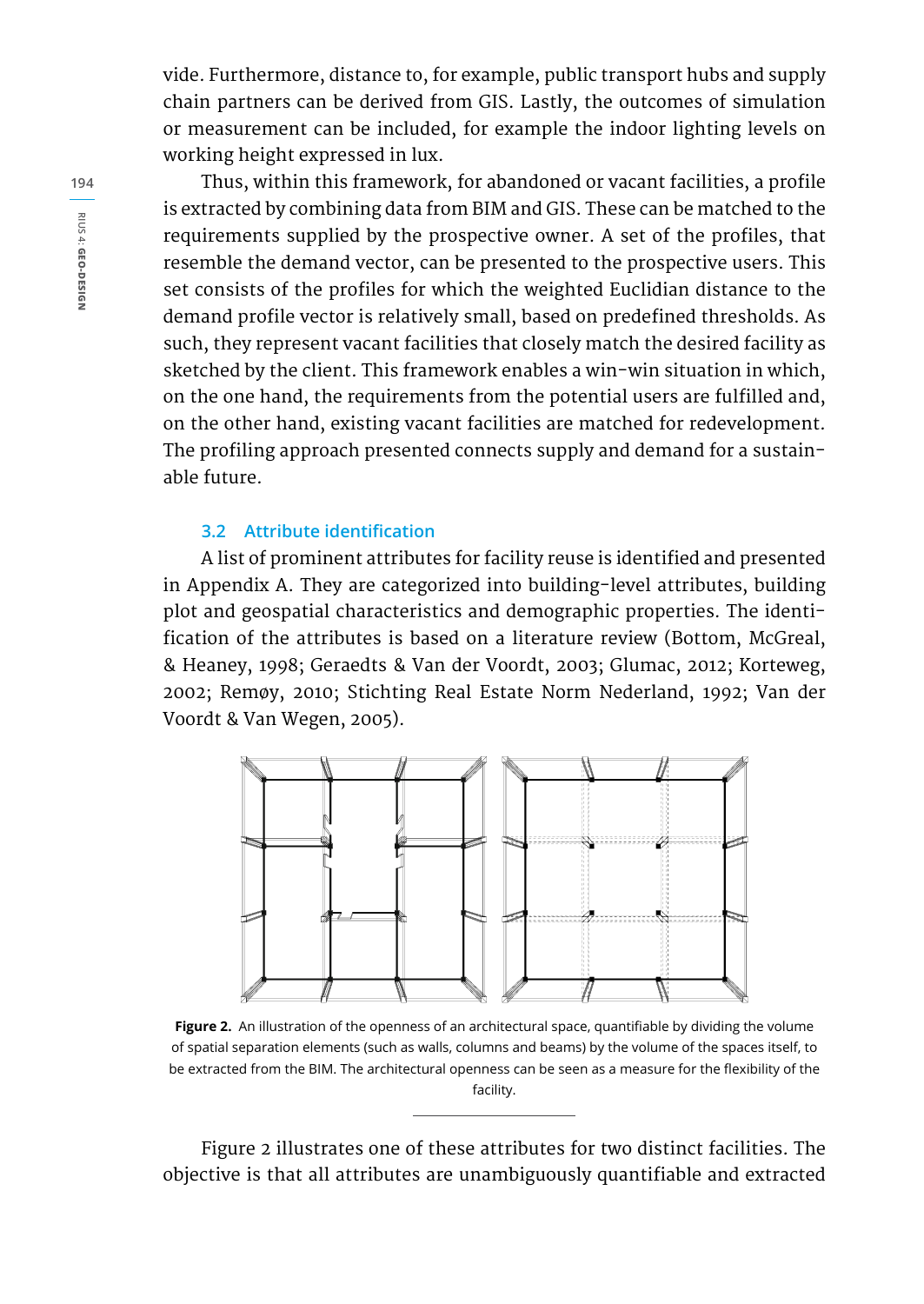automatically without user interpretation from the building model or geospatial and statistical information sources. Additionally, attributes are classified according to their level of measurement, whether they are numeric or nominal. Data sources for Dutch cases and references to the tools for automatically extracting or calculating these attributes are also provided in Appendix A. For implementation into other target areas, this list of attributes will likely have to be tailored to this area.

#### **3.3 Distance calculation**

The vacant facilities span an n-dimensional search space, in which n represents the size of the set of identified attributes. Every vacant facility occupies a point in this space, as does the desired facility, presented to the framework by the prospective owner. The vacant facilities that are close to the desired facility are selected and presented to the client as recommendations. The relation between these facilities can be visualized by means of their attribute values. Key distinguishing attributes can be represented as an axis in an overview to the user. In such way the user can initiate an interactive negotiation process in which the set of vacant facilities is explored. A graphical depiction of this overview is presented in Figure 3.



**Figure 3.** A schematic representation of the facility selection process in which several axes, representing the attributes at which the facilities differ, are presented to the user together with the renovation costs.

The formula used to calculate the distance between the desired facility and the existing facilities is shown below.

$$
d = \sqrt{\sum_{i=1}^{n} \omega_i f_i(x) x^2}
$$

Where d is the weighted distance between an existing facility and the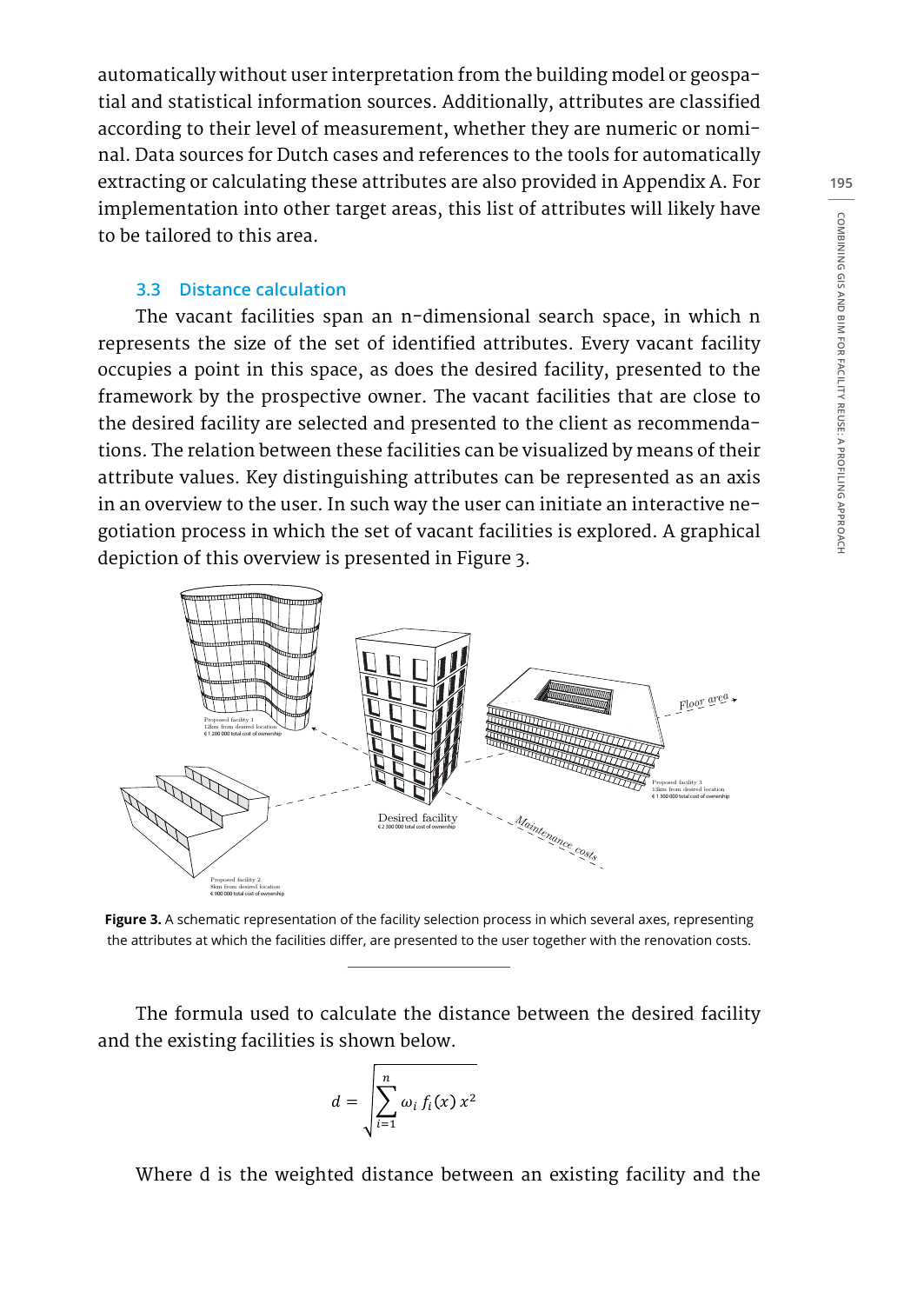desired facility in the n-dimensional search space, n is the size of the set of identified attributes. Each of the identified indicators is assigned with a weight i according to the stakeholder evaluation. x is the normalized difference between the actual facility value and the desired value for each attribute. Furthermore, f\_i (x) is a fuzziness function (Beg & Ashraf, 2009; Chaudhuri & Rosenfeld, 1996; Montes, 2007) that can be used to model asymmetry and vagueness inherent to the attributes. This will be explained in the next section.

## **3.4 Fuzzy theory**

Suppose the client requires a minimal ceiling height of  $4$  m due to regulations and if one were merely using the squared difference  $(x^2)$ , this would lead to the surprising assumption that a ceiling height of 4.5 m is as preferable as 3.5 m. This is clearly not the case, as the latter violates the regulations. As a second example, suppose the client suggests a minimal floor area of 40 000 sq.m. Surely some tolerance is desirable, so that a facility of 39 800 sq.m is still matched. Both these aspects, the asymmetry and the imprecision, are modelled by the fuzziness function. Note that this function is tailored to the attribute and varies, based on whether the user specifies a minimum or maximum value. In some cases this function can also simply be a constant f i (x)=1. Figure 4 illustrates a possible fuzziness function for the ceiling height example, where is the standard deviation of the existing vacant facility attributes' values. As the normalized difference approaches - the weighted distance will approach infinity, rendering this facility unsuitable for selection due to the large distance, whereas when the requirement is met, the function trends towards zero, diminishing the weighted distance.



**Figure 4.** A possible fuzziness function for a minimum value attribute.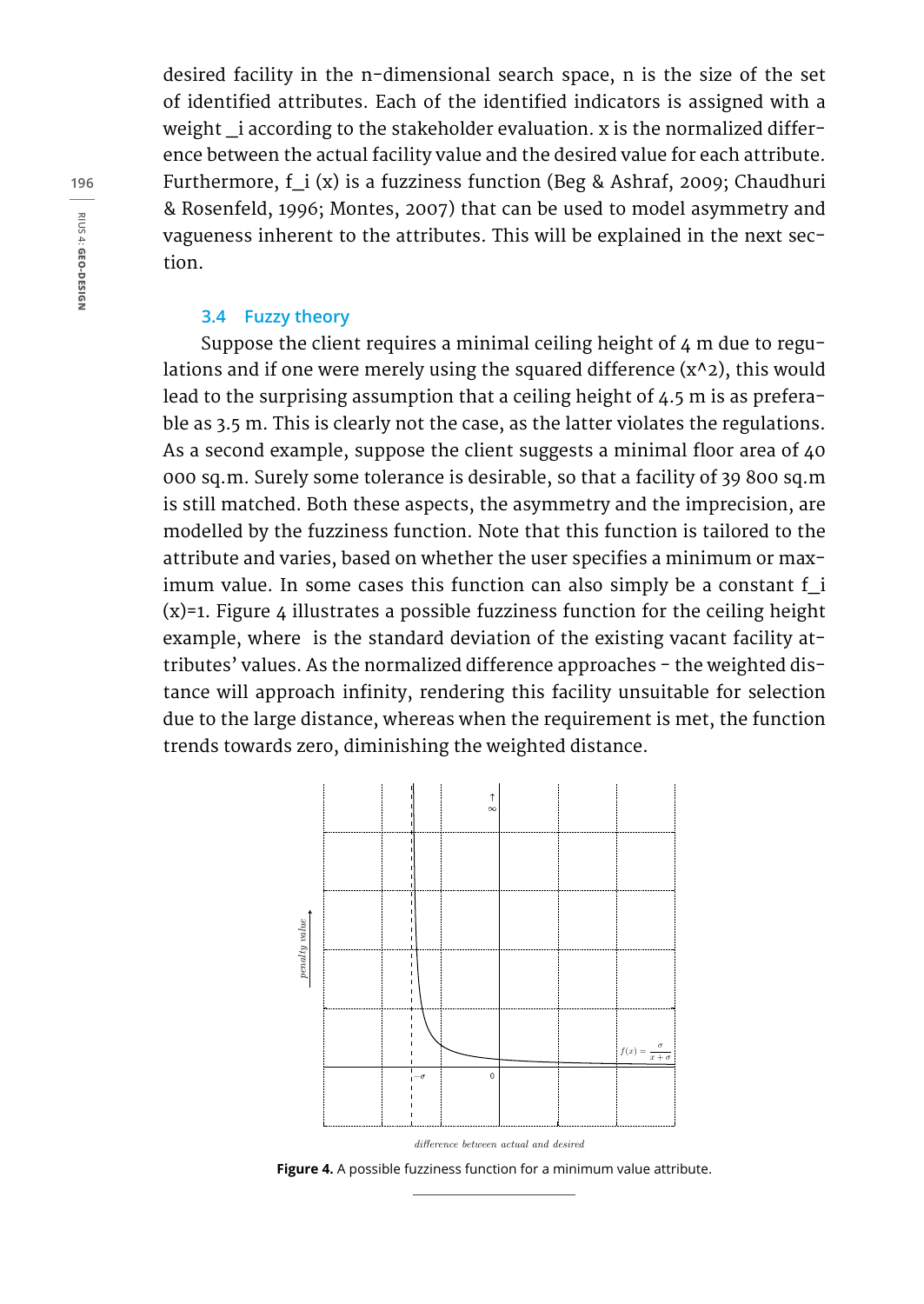#### **3.5 Monetary based negotiation**

As discussed in the previous section, some attribute requirements might not be fulfilled completely by means of the selection process. It is important to realize that the method presented in this paper entails an iterative negotiation process between the demand and supply parties. Unmet requirements are not necessarily insurmountable. For example in the case of the attribute sketched in Figure 4, it is easy to see that by architectural remodelling the two spaces can be made more equivalent, a transformation that comes with a monetary cost. Therefore, the selection process lead by the client can be monetary based, with many of the attribute differences represented as monetary measures. For each of the suitable vacant facilities suggested to the customer, a monetary indicator can be composed that reflects the acquisition, renovation and maintenance costs and can also incorporate costs related to geospatial business risks like crime rates and employment conditions. The redevelopment costs can be tailored to a specific client, industry and spatial context. Thus, the prospective owner is able to select amongst the vacant facilities and can compare the associated costs with the projected costs for establishing a newly built facility by means of a unified monetary measure.

#### **3.6 Proof-of-concept**

In order to prove the concept of our system, Dutch data sources are explored to give insights to future users where to obtain data (See Appendix A). Since GIS is commonly used in the field of Geodesign, calculating and extracting data from ArcMap is not discussed here.



**Figure 5.** A demonstration of automatically extracting attributes from IFC building information models.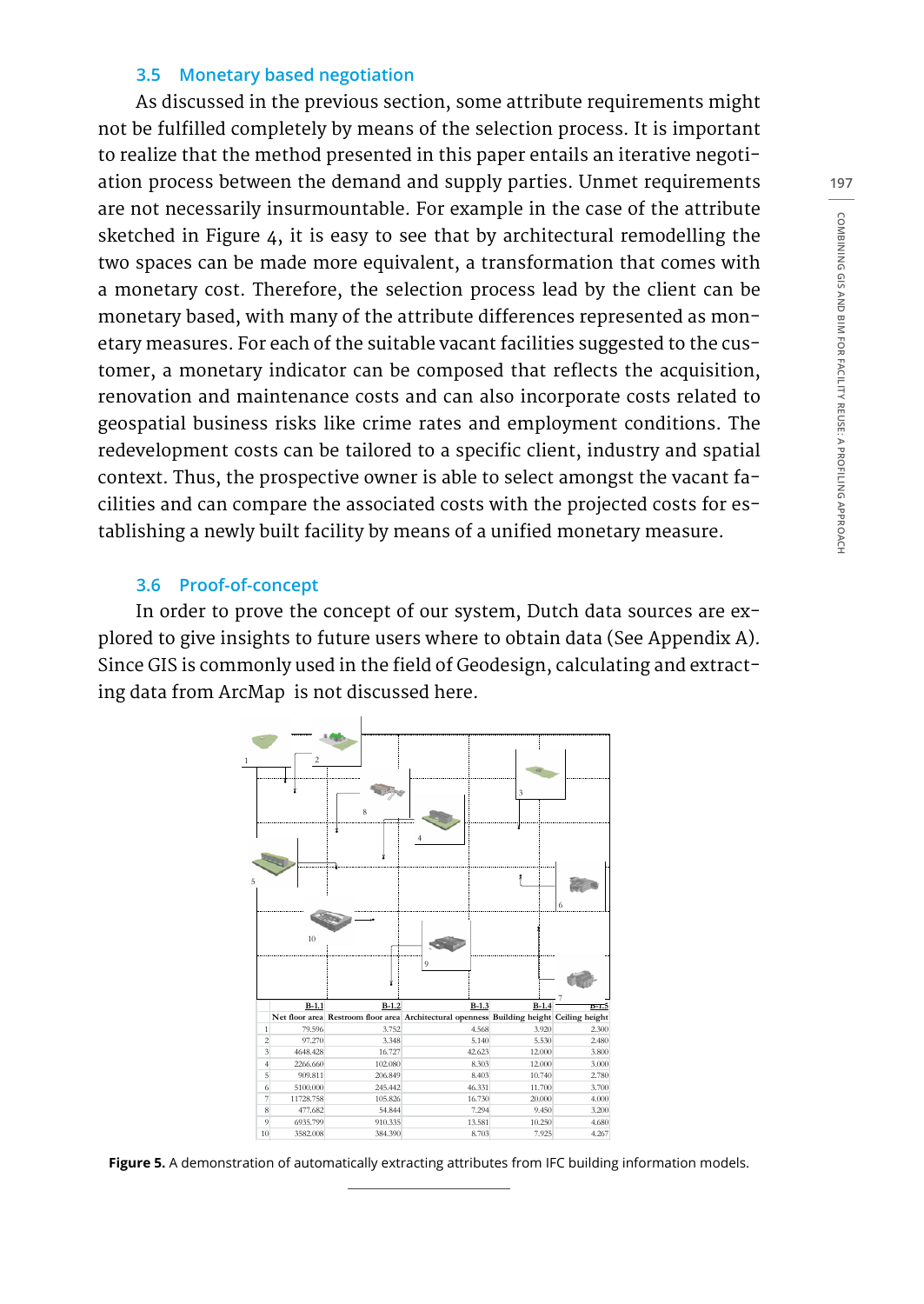In order to demonstrate the feasibility of automatically extracting attributes from IFC building information models, a list of such attributes is presented for a selection of publicly available IFC models . A graphical interpretation of this data is shown as well (Figure 5). This plot uses a multi-dimensional scaling algorithm that tries to preserve relative distances of the samples while embedding their multi-dimensional space into the rendered two-dimensional plane. As such, similar buildings are presented close to each other. Attributes pertaining to building areas are either to be found in IfcPropertySets on an IfcBuilding level, or if absent, aggregated over the various IfcSpaces in the model. Ceiling height and building height are deduced from the Elevations of the IfcBuildingStoreys. Architectural openness is computed from the solid volumes of the IfcRepresentationItems of IfcSpaces and IfcWalls, which are computed by an open source software toolkit for IFC files, called IfcOpenShell . With the attributes extracted from the confluence of GIS and BIM, they can be incorporated into the proposed system for selection by end-users.

|                                                                                                                                                                                                                                            |                       |                           |                        | TU/e      |
|--------------------------------------------------------------------------------------------------------------------------------------------------------------------------------------------------------------------------------------------|-----------------------|---------------------------|------------------------|-----------|
|                                                                                                                                                                                                                                            |                       |                           |                        |           |
| Upload a model of your desired facility                                                                                                                                                                                                    |                       |                           |                        |           |
| A list of building-related attributes will be automatically extracted from your building model that will guid the search for existing vacant facilities.                                                                                   |                       |                           |                        |           |
| If you do not have a digital building information model you can provide a list of building-related attributes that are important yourself.                                                                                                 |                       |                           |                        |           |
| If your building model is geolocated, information from the GIS system is imported. Otherwise, a target location can be specified to gather the data<br>from or, alternatively, a list of attributes related to the surroundings c<br>sell. |                       |                           |                        |           |
| Upload model                                                                                                                                                                                                                               |                       |                           |                        |           |
|                                                                                                                                                                                                                                            |                       |                           |                        |           |
|                                                                                                                                                                                                                                            |                       |                           |                        |           |
| 2. Review the list of extracted attributes and apply weights                                                                                                                                                                               |                       |                           |                        |           |
| <b>Building</b>                                                                                                                                                                                                                            |                       |                           |                        |           |
| Layout<br>v.<br>$\overline{s}$<br>B-11 Net floor area                                                                                                                                                                                      |                       | approximately $\sim$ 5000 | w                      |           |
| v<br>$\overline{\phantom{a}}$<br>B-12 Restroom floor area                                                                                                                                                                                  |                       | at least<br>$\sim$        | n.<br>300              |           |
| $\Box$<br>B-13 Architectural openness                                                                                                                                                                                                      |                       |                           |                        |           |
| $\Box$<br>B-14 Building height                                                                                                                                                                                                             |                       |                           |                        |           |
| W.<br>4 B-15 Ceiling height<br><b>Perind</b>                                                                                                                                                                                               |                       | at least                  | $-26$<br>$\mathbf{r}$  |           |
| v<br>3 B-21 Year of construction                                                                                                                                                                                                           |                       | at most                   | $-1990$                |           |
| B<br>B-2.2 Last renovation year                                                                                                                                                                                                            |                       |                           |                        |           |
| 1 B-2.3 Vacancy period<br>V.                                                                                                                                                                                                               |                       | $= 2$<br>at most          |                        | years     |
| Extrance, accessibility, circulation<br>V.<br>3 B-3.1 Private entrance                                                                                                                                                                     |                       |                           | yes -                  |           |
| E)<br>B-3.2 Reception and waiting area                                                                                                                                                                                                     |                       |                           |                        |           |
| $\mathbb{R}$<br>B-3.3 Loading bay                                                                                                                                                                                                          |                       |                           |                        |           |
| $\overline{a}$<br>B-3.4 Accordible for the disabled                                                                                                                                                                                        |                       |                           |                        |           |
|                                                                                                                                                                                                                                            |                       |                           |                        |           |
|                                                                                                                                                                                                                                            |                       |                           |                        |           |
|                                                                                                                                                                                                                                            |                       |                           |                        | Show more |
| Show differences in attributes and estimate costs                                                                                                                                                                                          |                       |                           |                        |           |
| <b>General</b>                                                                                                                                                                                                                             |                       |                           |                        |           |
| G-11 Acquisition costs<br>v<br>G-12 Maintenance cost                                                                                                                                                                                       | £170,000<br>£522,000  |                           | 61420-000<br>6.412,000 |           |
| <b>Building</b>                                                                                                                                                                                                                            |                       |                           |                        |           |
| Layout                                                                                                                                                                                                                                     |                       |                           |                        |           |
| v.<br>$B-1.1$<br>Net floor area                                                                                                                                                                                                            | $4551$ $m2$<br>£22450 | $4815$ $m3$               | € 9 250                |           |
| $\Box$<br>$B - 1.2$<br>Restroom floor area<br>E)<br>$B - 4.3$<br>Architectural openness                                                                                                                                                    | 130<br>w.<br>$_{0.9}$ | $130 -$<br>$m^2$<br>0.81  |                        |           |
| m<br>B-14 Building height                                                                                                                                                                                                                  | 6.2<br>$\overline{a}$ | 16.8<br>$\omega$          |                        |           |
| B-15 Cellingheight                                                                                                                                                                                                                         | 3<br>$\mathbf{m}$     | 28<br>$\mathbf{m}$        |                        |           |
| Period                                                                                                                                                                                                                                     |                       |                           |                        |           |
| B-2.1 Year of construction                                                                                                                                                                                                                 | 2000                  | 1992                      |                        |           |
| B-2.2 Last renovation year<br>B-2.3 Vacancy period                                                                                                                                                                                         | 1.7 years             | $1.2\,$<br>years          |                        |           |
| Entrance, accessibility, circulation<br>St. B-3.1 Private entrance                                                                                                                                                                         |                       | Fa's                      | 6.23.000               |           |

Figure 6. A screenshot of the proposed framework outlining the steps involved of using the system.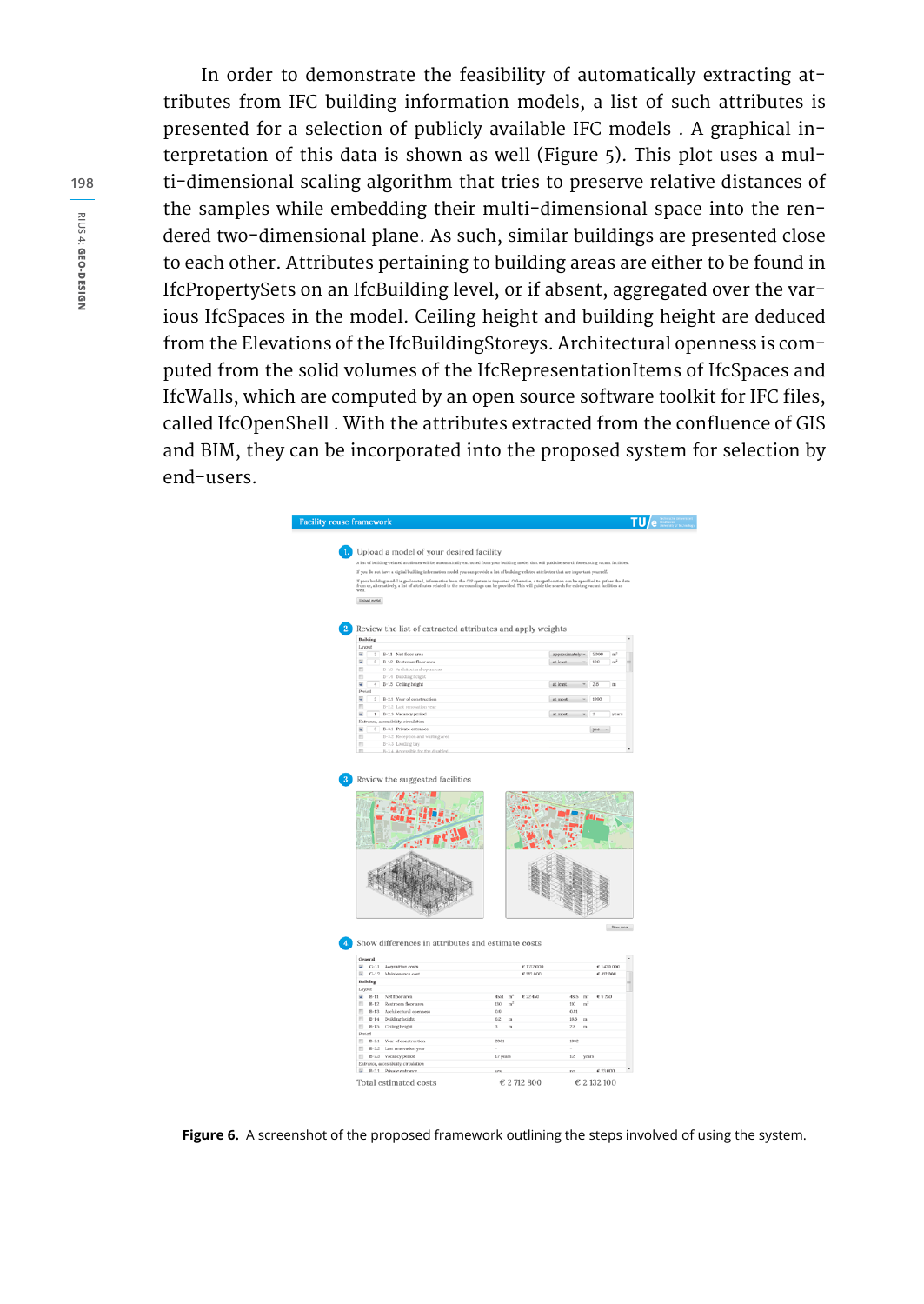Figure 6 shows a screenshot of a proof-of-concept implementation of the system discussed in this article. It outlines the procedure that the end-user will follow when using the system to get suggested facilities based on a digital building model of his required facility.

At the first step, the potential users are asked to upload their desired facility BIM model to the system so that several of the attribute values can be automatically extracted by the system. In case no building model is available, the user can complete the list of attributes manually. If the building model is georeferenced, geospatial and demographic information is extracted from the GIS seamlessly, otherwise a geolocation needs to be specified by the user to guide the same process.

Secondly, the user can apply weights to these identified attributes and curate the extracted values where necessary. The user is able to indicate whether these values signify minimum, maximum or approximate values, which is reflected in the weighting function explained above.

Based on the combined attributes extracted from BIM and GIS, the system composes the demand profile and calculates the distance with each of the available vacant facilities by applying the formula outlined above. The most similar vacant facilities are presented. The vacant facility information is provided by the supply party of industrial facilities. This includes building information models and geospatial characteristics. Even though policy makers realize the importance of building information models, there is are not many publicly available BIM models.

Conclusively, in an iterative design process the user can evaluate the attributes once more by assessing their impacts on the projected expenses of acquiring the facility and adapting it to match the initial requirements. Note that not only costs associated to the building itself are estimated, but differences in the geospatial attributes are reflected in the evaluation as well, as they represent risks associated with the demographic and spatial characteristics of the target area.

## **4. DISCUSSION AND CONCLUSIONS**

Facing a severe vacancy of industrial facilities, a challenge is evident to solve negligent depletion of land resources. In this paper, a framework is presented to match existing vacant facilities to the requirements of potential customers to promote sustainable redevelopment with possible private investors involved. The concept of Geodesign acts as a framework for iterative evaluation on multiple scale levels and can be formally initiated after stakeholders have used the proposed framework to identify an area for redevelopment. In order to facilitate the evaluation of attributes that have an asymmetric nature, the framework applies concepts from fuzzy theory. In addition, a simple straightforward monetary based evaluation paradigm is presented for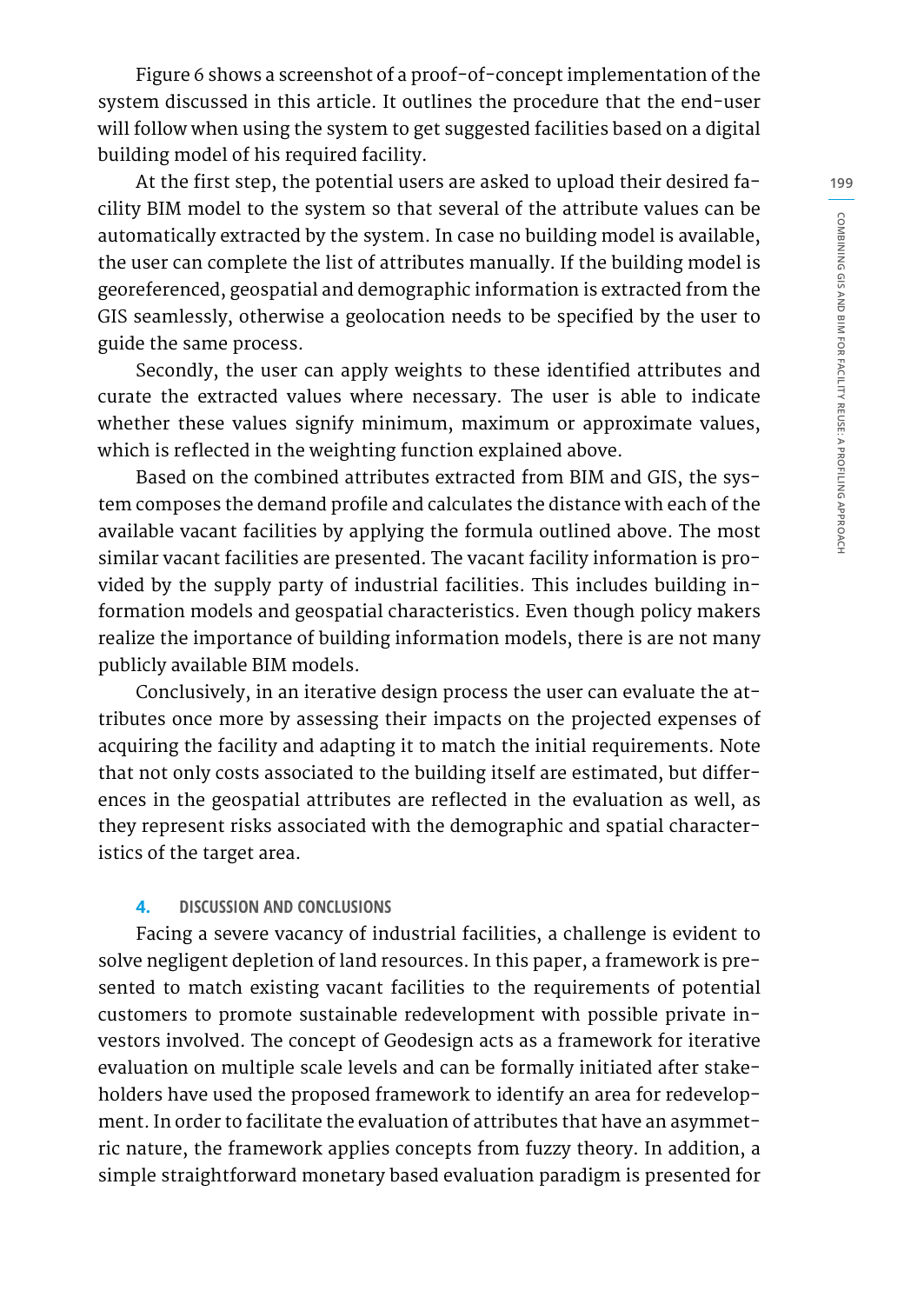the purpose of facility reuse. The proposed framework complements the set of tools that concurrently Geodesign professionals have at their disposal.

To conceptualize this framework, a literature study has been conducted to identify important attributes for facility reuse, both on building level and on regional level. In this way, geospatial information and building information can be seamlessly combined. These attributes are classified based on their scale, source and type. For integrating geospatial information and building information, a theoretical background is illustrated considering data formats, integration possibilities and the preferred way of integration by extracting relevant attributes without interoperability problems. In the appendix, possible data sources and ways to extract or calculate attribute values for Dutch cases are presented. The implementation of extraction proves the feasibility of the approach suggested in this paper.

The framework is designed to provide a comprehensive and effective way to stimulate facility reuse. The methodology outlined in this paper is of a general nature and relevant to various situations. Nevertheless, several aspects are still to be addressed in future research.The way to determine vacancy of a facility varies based on local situations and regulations. It can be estimated by means of employment rate or the usage percentage of floor area, but general unified measures of required detail are not always present. Thus, a pre-consultation with supply parties is essential.

In general, at this moment, implementing this framework on a global scale is not feasible due to the fragmentation of data sources and regulations. This is not necessarily detrimental for a further investigation of this concept, as aspiring owners of facilities are likely to have a clear target location in mind to house their facility before consulting this system. From the proof-of-concept implementation presented in the previous section, it can be seen that this framework and system can be modified and applied in other areas once the data are available. Therefore, it is possible in future research to verify and validate the applicability by means of a case study in a specific area with actual stakeholders, preferably with the help from supply parties and local governments to acquire the necessary data.

Moreover, the Geodesign concept helps in understanding the facilities and their incorporation in their social and geographic context. Following this methodology, the facilities are not isolated from the environment and alternatives are evaluated based on the importance that stakeholders have defined not only on a building level, but also pertaining to the building plot and its geospatial relations. In addition to the monetary evaluation, a more visual representation of the difference in attributes can be presented, based on future research that might appeal more to people with a design background. As have been illustrated, the framework not only initiates the Geodesign process by providing possible facilities for reuse, but also provides guidelines for further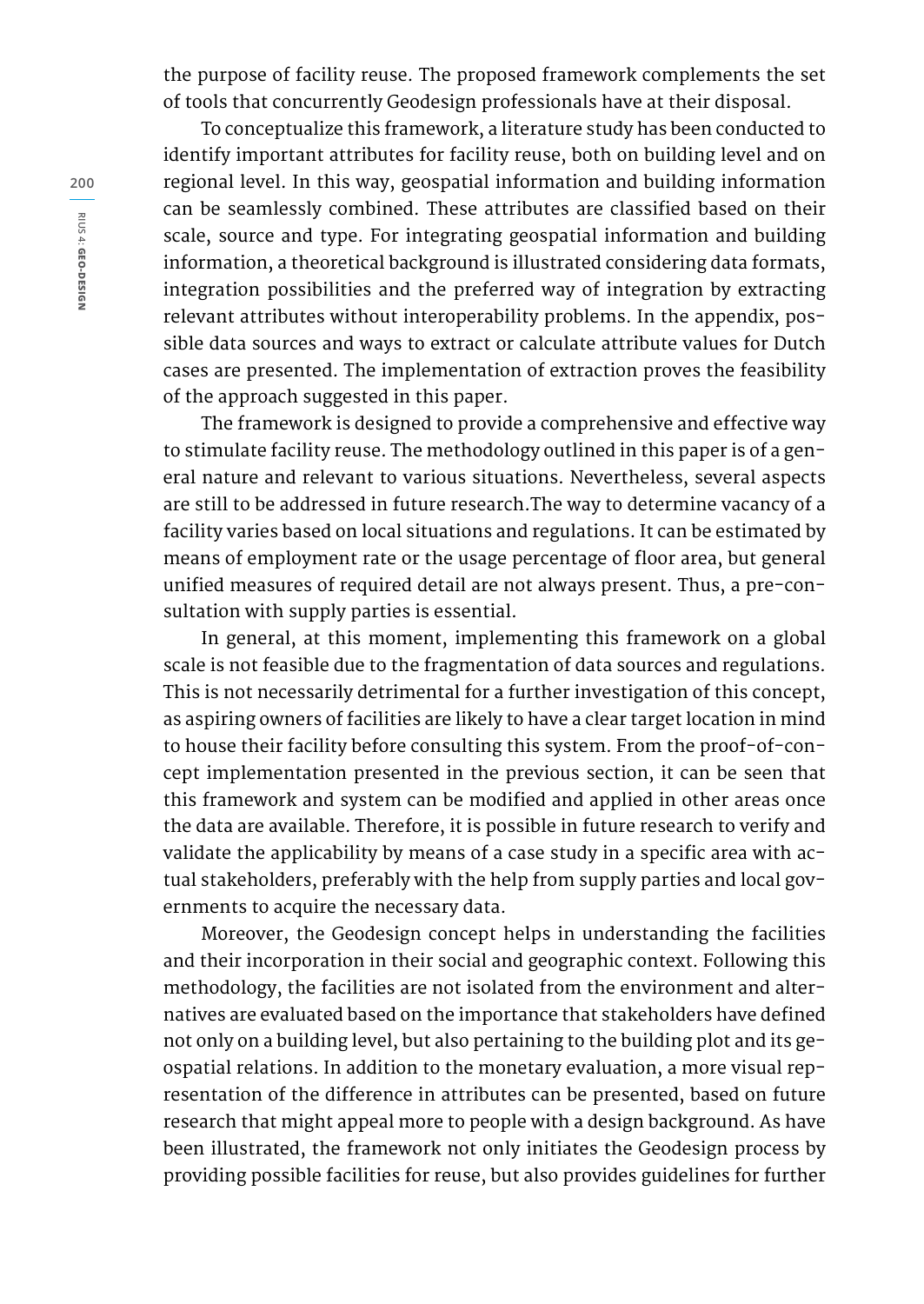iterative evaluation and assessment of various reuse designs in a geospatial environment. Though current evaluation is solely monetary-based, further research can be performed for more holistic evaluation according to future user requirements.

As discussed in the section on data acquisition, common guidelines about BIM and GIS data interoperability can be provided to the future stakeholders so that systems such as these, that build on a combination of the two sources of information, but also other efforts related to BIM and GIS harmonization, can flourish.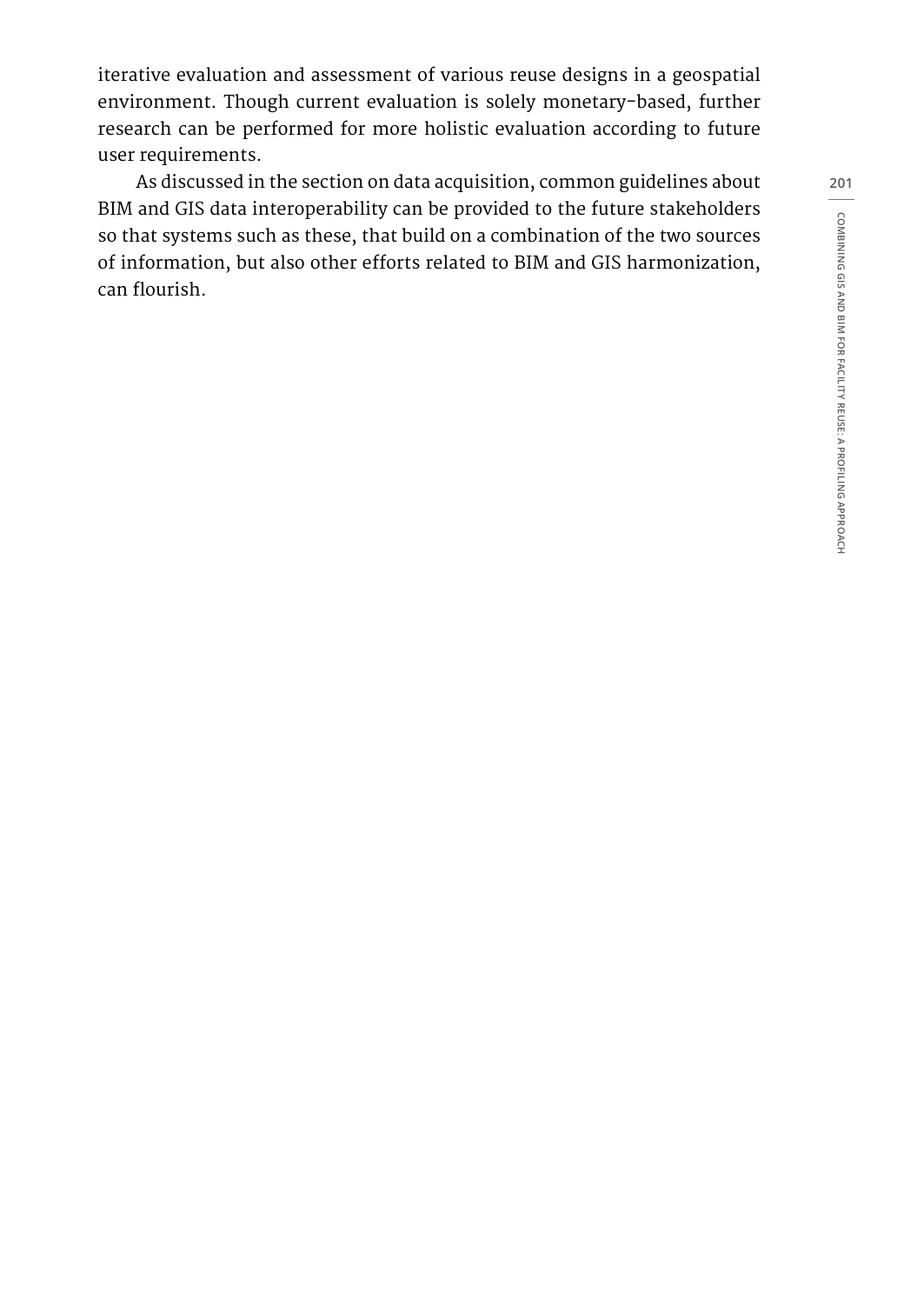#### **ACKNOWLEDGEMENTS**

This study is partially supported by the Chinese Scholarship Council. We would like to thank others who have helped us during this process as well.

#### **REFERENCES**

- Abudeif, A. M., Abdel Moneim, A. A., & Farrag, A. F. (2015). Multicriteria decision analysis based on analytic hierarchy process in GIS environment for siting nuclear power plant in Egypt. Annals of Nuclear Energy, 75, 682-692. doi:10.1016/j.anucene.2014.09.024
- Beg, I., & Ashraf, S. (2009). Similarity measures for fuzzy sets. Applied Mathematics and Computation, 8(2), 192-202.
- Blokhuis, E. (2010). Governing Multi-Actor Decision Processes in Dutch Industrial Area Redevelopment. Eindhoven University of Technology.
- Bottom, C., McGreal, S., & Heaney, G. (1998). The suitability of premises for business use: an evaluation of supply/demand variations. Property Management, 16, 134-144. doi:10.1108/02637479810232934
- Chaudhuri, B. B., & Rosenfeld, A. (1996). On a metric distance between fuzzy sets. Pattern Recognition Letters, 17, 1157-1160.

Das, J., Leng, L. E., Lee, P., & Kiat, T. C. (Eds.). (2011). The BIM Issue. Building Smart.

- De Laat, R., & Van Berlo, L. (2011). Integration of BIM and GIS: The Development of the CityGML GeoBIM Extension. In T. H. Kolbe, G. König, & C. Nagel (Eds.), Advances in 3D Geo-Information Sciences SE - 13 (pp. 211-225). Springer Berlin Heidelberg. doi:10.1007/978-3-642-12670-3\_13
- EI-Mekawy, M., Ostman, A., & Hijazi, I. (2012). An Evaluation of IFC-CityGML Unidirectional Conversion. International Journal of Advanced Computer Science and Applications, 3(5), 159-171.
- Geraedts, R. P., & Van der Voordt, D. J. M. (2003). Offices for living in: An instrument for measuring the potential for transforming offi ces into homes. Open House International, 28(3), 80-90.
- Glumac, B. (2012). Strategic Decision Modeling in Brownfield Redevelopment. Eindhoven University of Technology.
- Isikdag, U., & Zlatanova, S. (2009). Towards Defining a Framework for Automatic Generation of Buildings in CityGML Using Building Information Models. In J. Lee & S. Zlatanova (Eds.), 3D Geo-Information Sciences SE - 6 (pp. 79-96). Springer Berlin Heidelberg. doi:10.1007/978-3-540-87395-2\_6
- Korteweg, P. J. (2002). Veroudering van kantoorgebouwen: probleem of uitdaging? Nederlandse Geografische Studies
- McElvaney, S. (2012). Geodesign: Case Studies in Regional and Urban Planning. ESRI.
- Mignard, C., & Nicolle, C. (2014). Computers in Industry Merging BIM and GIS using ontologies application to urban facility management in ACTIVe3D. Computers in Industry, 65(9), 1276-1290. doi:10.1016/j. compind.2014.07.008
- Ministerie van Infrastructuur en Milieu (Ministry of Infrastructure and Environment) (2013). Ibis werklocaties de stand van zaken in planning en uitgifte van werklocaties op 1 jan. 2013 en de uitgifte in 2012. Montes, S. (2007). Distance between fuzzy sets as a fuzzy quantity. Mathematics, 14, 41-49.
- Nagel, C., Stadler, A., & Kolbe, T. (2007). Conversion of IFC to CityGML. Paris.
- Panichelli, L., & Gnansounou, E. (2008). GIS-based approach for defining bioenergy facilities location: A case study in Northern Spain based on marginal delivery costs and resources competition between facilities. Biomass and Bioenergy, 32(4), 289-300. doi:10.1016/j.biombioe.2007.10.008
- Remøy, H. T. (2010). Out of office. A Study on the Cause of Office Vacancy and Transformation as a Means to Cope and Prevent. IOS Press.
- Rich, S., & Davis, K. H. (2010). Geographic Information Systems (GIS) for Facility Management. Solutions, 55. Retrieved from http://www.ifmafoundation.org/documents/public/GIS\_WP\_FINAL.pdf
- Rikalovic, A., Cosic, I., & Lazarevic, D. (2014). GIS Based Multi-criteria Analysis for Industrial Site Selection. Procedia Engineering, 69, 1054-1063. doi:10.1016/j.proeng.2014.03.090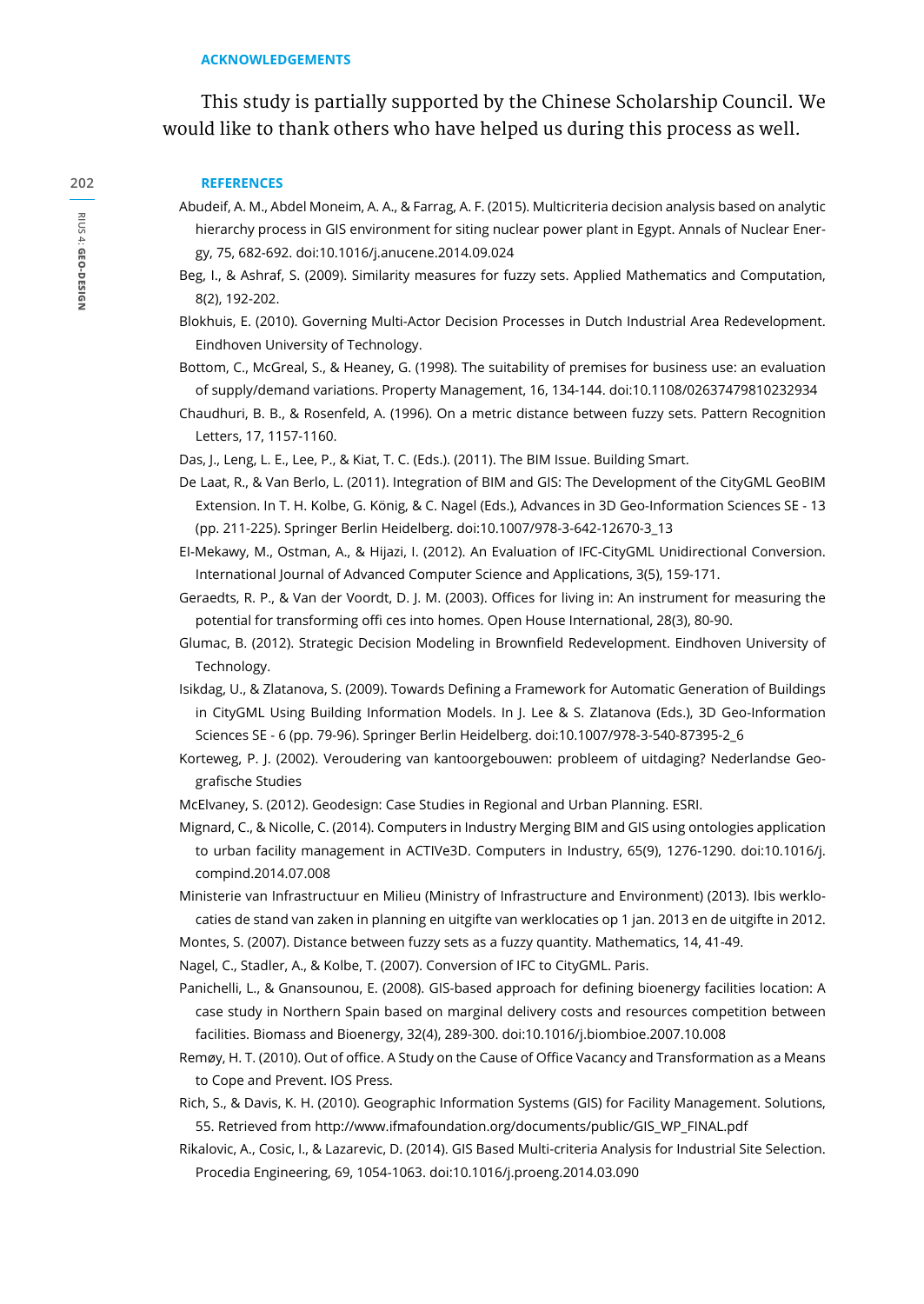- Shen, W., Hao, Q., & Xue, Y. (2012). A loosely coupled system integration approach for decision support in facility management and maintenance. Automation in Construction, 25, 41-48. doi:10.1016/j.autcon.2012.04.003
- Shipley, R., Utz, S., & Parsons, M. (2006). Does Adaptive Reuse Pay? A Study of the Business of Building Renovation in Ontario, Canada. International Journal of Heritage Studies, 12(6), 505-520. doi:10.1080/13527250600940181
- Steinitz, C. (2012). A Framework for Geodesign: Changing Geography by Design. ESRI.

Stichting Real Estate Norm Nederland (1992). Real Estate Norm.

- Van der Voordt, D. J. M. & Van Wegen, H. B. (2005). Architecture In Use: An Introduction to the Programming, Design and Evaluation of Buildings. Routledge.
- Volk, R., Stengel, J., & Schultmann, F. (2014) Building Information Modeling (BIM) for existing buildings. Literature review and future needs. Automation in construction, 38, 109-127.

Zeiss, G. (2014). Bridging Demand-Supply Gap. Amsterdam.

Zhang, F., Johnson, D. M., & Sutherland, J. W. (2011). A GIS-based method for identifying the optimal location for a facility to convert forest biomass to biofuel. Biomass and Bioenergy, 35(9), 3951-3961. doi:10.1016/j.biombioe.2011.06.006